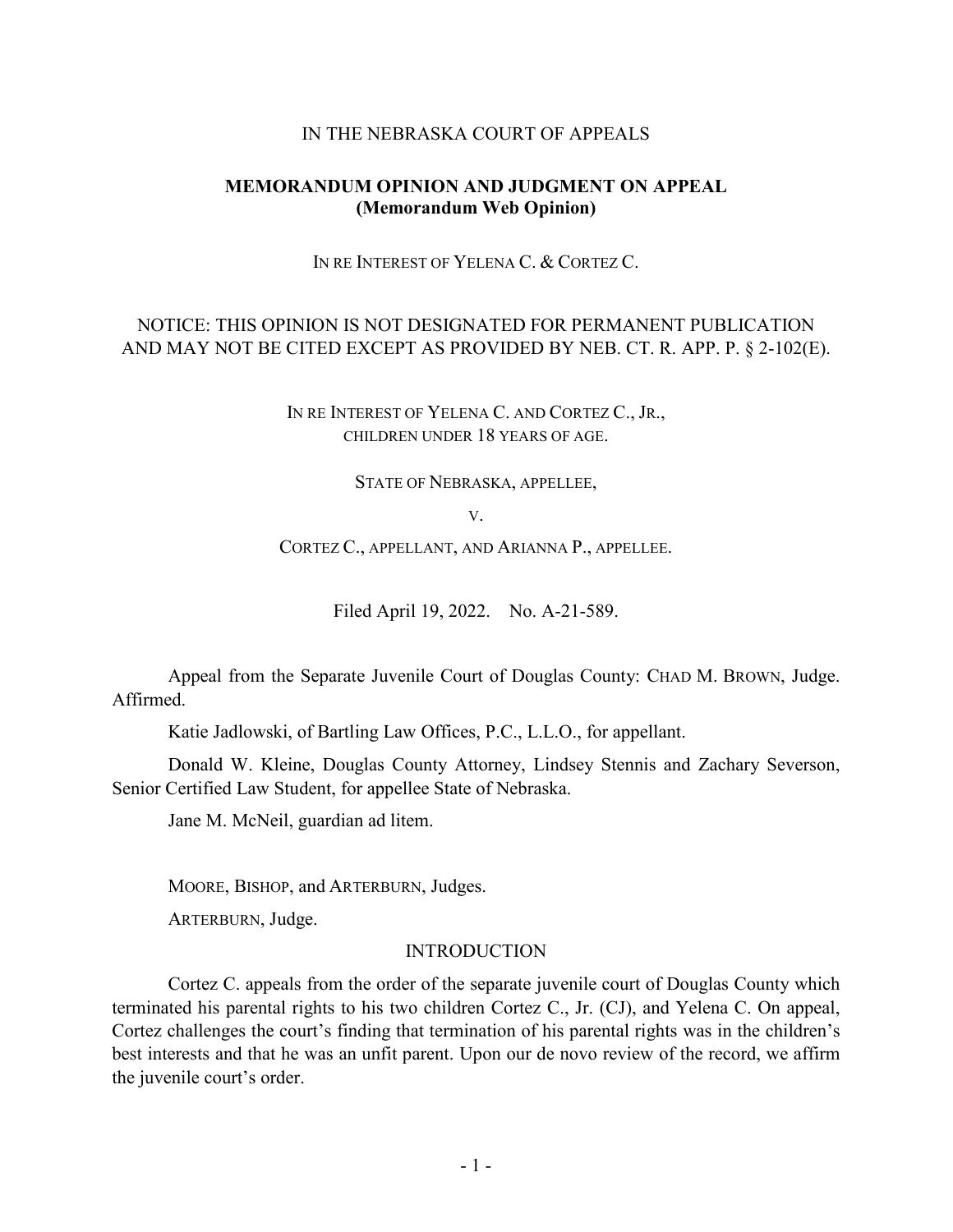#### BACKGROUND

Cortez is the biological father of CJ, born in 2017 and Yelena, born in 2018. The children's biological mother is Arianna P. Arianna's parental rights to CJ and Yelena were also terminated during the present proceedings. However, the present appeal concerns only the termination of Cortez's parental rights. As such, we only discuss Arianna as is necessary to resolve the current appeal brought by Cortez.

On November 9, 2020, the State filed a petition alleging that Yelena and CJ were juveniles within the meaning of Neb. Rev. Stat. § 43-247(3)(a) (Reissue 2016) by reason of the fault or habits of Cortez. Specifically, the State alleged Cortez subjected CJ to inappropriate physical discipline causing severe physical injuries*.* In addition, the State alleged that Cortez failed to provide proper parental care, support, and/or supervision for CJ and Yelena. The State further alleged that the children were at risk for harm.

On the same day, the State filed an ex parte motion for immediate custody. The State requested an order that would take the children into the custody of the Nebraska Department of Health and Human Services (the Department) for placement into foster care. In support of its motion, the State included an affidavit from a law enforcement officer who was dispatched to Children's Hospital in Omaha on the previous day based on reports of a 3-year-old child with bruising on his arms and abdomen. When the officer arrived at the hospital, he identified the 3-year-old child as CJ. The officer spoke with a social worker who advised him that CJ was brought to the emergency room by his grandmother, Lynnette, after she noticed that CJ had bruises on his arms and abdomen prior to giving him a bath. CJ explained to the officer that he received his bruises because "Daddy hit me." The officer also spoke with medical personnel at the hospital who explained that CJ's injuries included a laceration on his liver. The juvenile court granted the ex parte motion for immediate temporary custody.

On November 16, 2020, a first appearance and protective custody hearing was held. Cortez entered a denial to the allegations contained in the juvenile petition. In an order filed that day, the juvenile court found probable cause existed that CJ and Yelena were juveniles pursuant to  $\S$  43-247(3)(a) and that it was in the best interests of the children to remain in the temporary care and custody of the Department.

On March 11, 2021, the State filed an amended petition. Specifically, the State reasserted that the children were juveniles under  $\S$  43-247(3)(a) by reason of the fault or habits of Cortez because he subjected CJ to inappropriate physical discipline and caused severe physical injuries to CJ. The State further alleged that Cortez's parental rights should be terminated under Neb. Rev. Stat. § 43-292(2), (8), (9), and (10)(d) (Reissue 2016). The State alleged that Cortez continuously or repeatedly neglected the children and refused to give them necessary parental care and protection, Cortez inflicted serious bodily injury upon CJ by means other than accidental means, Cortez subjected the children to aggravated circumstance including, but not limited to, abandonment, torture, chronic abuse, or sexual abuse, and because Cortez committed a felony assault that resulted in serious bodily injury to CJ. The State further alleged that the termination of Cortez's parental rights were in the best interests of the children.

Trial on the motion to terminate Cortez's parental rights was held over the course of four days from May 24 to June 1, 2021.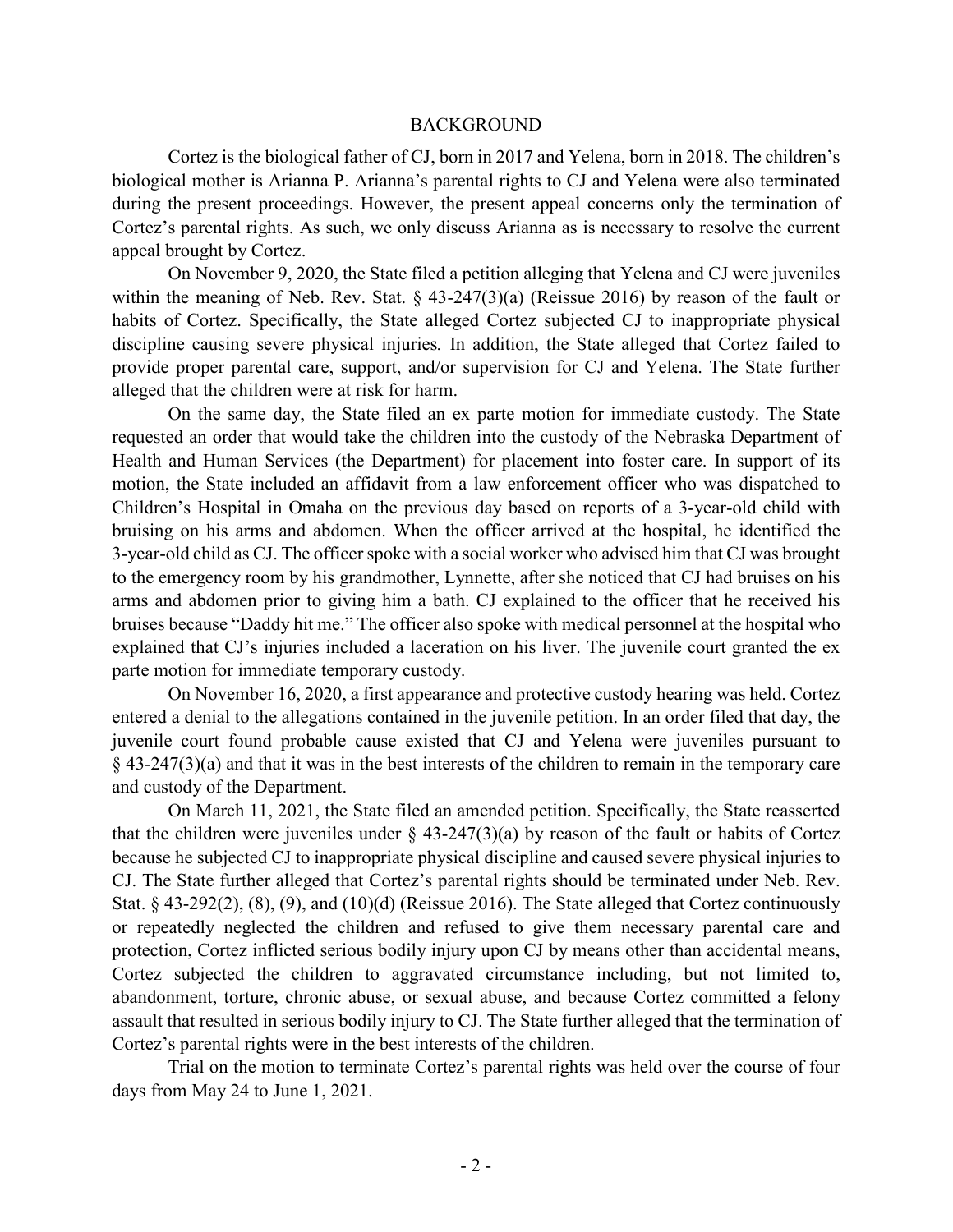Cortez's mother, Lynnette, was called as a witness by the State. She testified that on November 8, 2020, Cortez called her. Cortez was upset with CJ because he "wouldn't stop doing something." She told Cortez to bring CJ over to her house. When Cortez arrived, CJ was upset and crying. She noticed that CJ had urinated and defecated on himself and needed a bath. While giving CJ a bath, she observed that CJ had a couple of small bruises on his stomach. According to Lynnette, CJ would not stop crying. She called her mom, Marsha, and they decided to take CJ to the emergency room at Children's Hospital in Omaha. While in the hospital, Lynnette heard CJ tell doctors that his dad hit him and that he was in a lot of pain. According to Lynnette, she then called Cortez on the telephone and the two of them began to yell at each other.

On cross-examination, Lynnette testified that CJ and Yelena lived with Cortez who was a single parent. She explained that although she helps Cortez a lot with the children, she believed that Cortez had been a good father. She also testified this was the first time that she had a concern for CJ's physical well-being while in Cortez's care. According to her observations, Yelena and CJ love Cortez and Cortez loves them, too.

Dr. Stephen Raynor, a pediatric surgeon employed by Children's Hospital, was CJ's admitting physician. According to Raynor, CJ presented with trauma and bruising to his upper abdomen and lower chest. Raynor conducted laboratory tests which confirmed that CJ had elevated liver enzymes. Raynor completed a CT scan which showed that CJ had a contusion on his liver. He testified that this injury would explain the high level of liver enzymes found. He also observed that CJ had a mild elevation of his pancreatic enzymes, but did not observe additional clinical problems with CJ's pancreas. Raynor explained that if the pancreatic enzymes were elevated for an extended period of time, CJ could suffer from pancreatitis. Finally, Raynor also observed that CJ had elevated creatinine levels which he determined were from an acute kidney injury. However, he did not observe any trauma to CJ's kidneys on the CT scan.

In Raynor's opinion, CJ's injuries were caused by blunt trauma to the abdomen. He testified that in children, the skeletal system does not absorb trauma in the same manner as an adult; rather, a direct blow to the abdomen will pass through the child's body and damage the internal organs. Raynor explained that it would take significant force to injure the pancreas. He testified that injuries of the kind experienced by CJ most typically result from motor vehicle accidents, bicycle accidents, or being hit by an object. He testified that the injuries could have been caused by either one or multiple impacts. He further testified that the liver contusion is a very significant injury, would result in significant pain, and could result in serious health problems depending on the extent of the injury. He did not find that any of the affected organs had continued to bleed, so surgical repair was not required.

Kristi Aldridge, a nurse practitioner who specializes in the area of child abuse and neglect also examined and provided care for CJ while he was a patient at Children's Hospital. Aldridge explained that upon admission, CJ had elevated enzymes stemming from his liver, pancreas, and kidneys, a laceration to the liver, a possible laceration to the spleen, and kidney damage. Externally she observed CJ to have significant bruising to his chest and upper abdomen. Upon admission, CJ was in significant pain and would not eat for a period of time. According to Aldridge, it is difficult to have bruises on the stomach because there is nothing hard behind the stomach. Aldridge explained that bruising on the chest would not typically occur without significant force, such as a motor vehicle accident, or by bicycling at high speeds and then his body hitting the handlebars.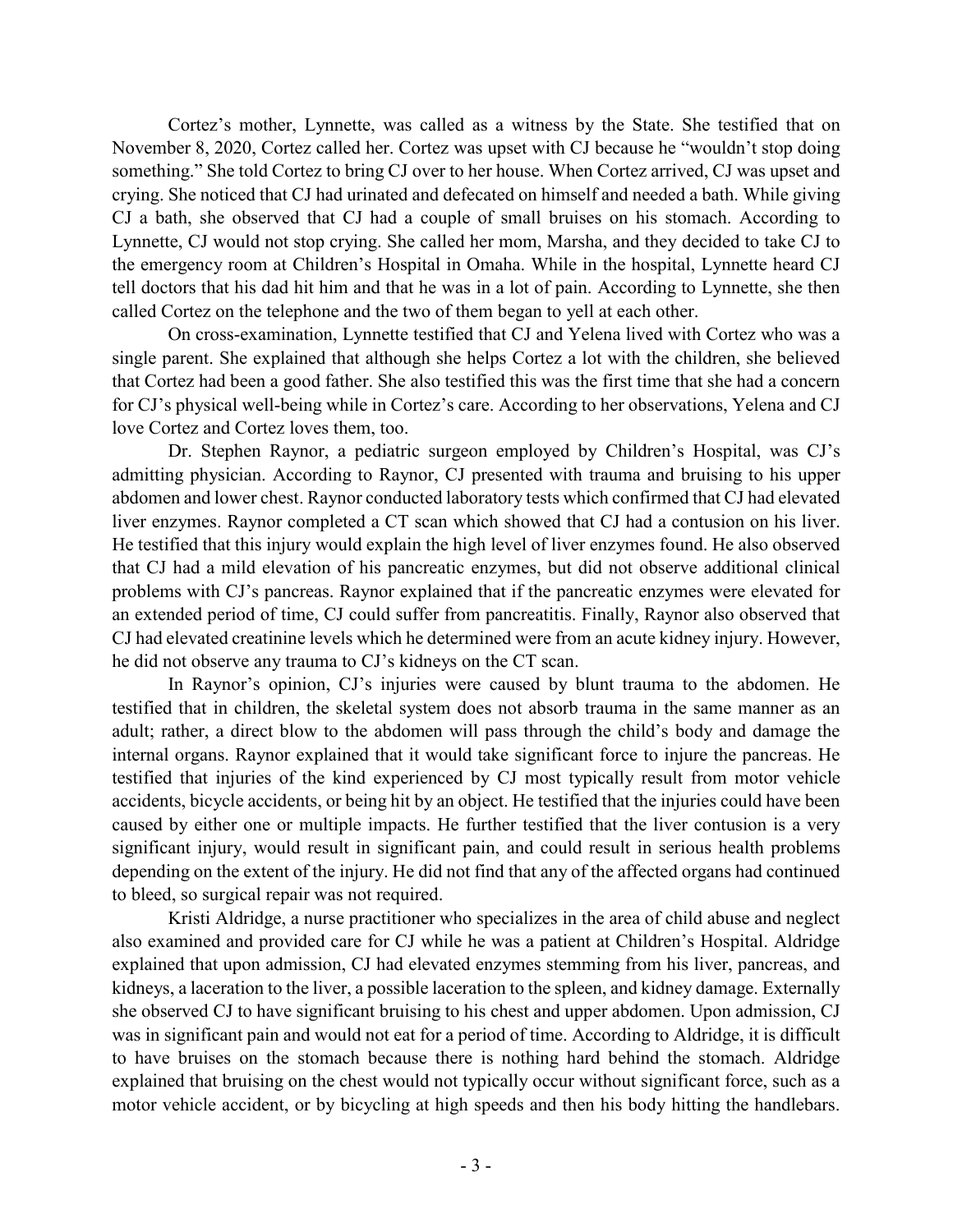She also testified that it was her understanding that CJ told medical personnel in the emergency room that his father had hit him. She opined that CJ's injuries were consistent with being punched in the chest and abdomen. She explained that the amount of force necessary to inflict his injuries would be significant.

Dr. Veronica Taylor, a pediatric nephrologist specializing in kidney disease, became involved in CJ's treatment the day following his admission to Children's Hospital after laboratory results showed a marked increase in creatinine in his blood. This finding indicated to Taylor that CJ had a significant kidney injury. CJ initially did not present with a kidney injury when he was seen in the emergency room; however, Taylor explained that kidney injuries can be delayed by 24 to 48 hours from the cause of the kidney injury. Based on Taylor's review, CJ's creatinine numbers were significantly elevated, peaking on November 10, 2020. She explained that creatinine is a marker of kidney function and is a molecule that is made by the body. Kidneys remove creatinine from the blood and excrete it in the urine. Based on her review, CJ's creatinine levels in his blood were more than three times the upper limit of normal for a patient. This indicates that due to the kidney injury, CJ's blood was not being cleaned appropriately. This in turn put him at risk for severe electrolyte abnormalities, decreased urination causing fluid overload, and ultimately death.

Taylor explained that at the height of CJ's injury, CJ's kidneys worked at most, at 25 percent of the expected kidney function. Urinalysis demonstrated a small amount of blood in his urine. Analysis of his blood also demonstrated the presence of metabolic acidosis. Taylor explained that acidosis is when the pH of the blood is too low. This in turn can cause injuries to other organs, worsen kidney injuries, and cause mental status changes, such as confusion and lethargy. In Taylor's opinion, acidosis constitutes a serious health risk.

Taylor opined about the cause of CJ's kidney injuries. She conducted an ultrasound of CJ's kidneys and determined that both were enlarged and bright. Taylor explained that the fact the kidneys were enlarged and bright showed some type of injury; however, just based solely on that observation, she was not able to determine what type of injury was caused to the kidneys. She explained that kidneys can be injured by physical force, infections, heart abnormalities resulting in blood pressure issues, and certain medications. In this case, Taylor was able to rule out all of the other possibilities that could have caused CJ's injuries. Ultimately, she determined that the cause of the injuries to CJ's kidneys was trauma. She testified that his injuries were consistent with being punched in the abdomen and chest. She explained that she typically sees this type of traumatic kidney injury when a patient is involved in a motor vehicle accident or is thrown from an all-terrain vehicle or a horse.

Taylor testified that because CJ's kidneys were only functioning at 25 percent the normal capacity, CJ had an increased risk of death. Taylor also explained that CJ's creatinine levels would have qualified him to be classified as having the most significant degree of kidney injury. Due to CJ's injury, Taylor explained that medical personnel would need to monitor CJ's urine output and electrolytes closely because of the possibility that CJ may need dialysis.

Due to the severity and extended nature of CJ's kidney injury, he remains under Taylor's care. Taylor testified that she last saw CJ in March 2021. Although his kidney function had by that point returned to normal, he continued to experience acidosis. As a result, CJ continued to be treated with medication. Whether the acidosis will resolve in the future is unknown. Taylor testified that due to this significant kidney injury, CJ will be at higher risk for future kidney injuries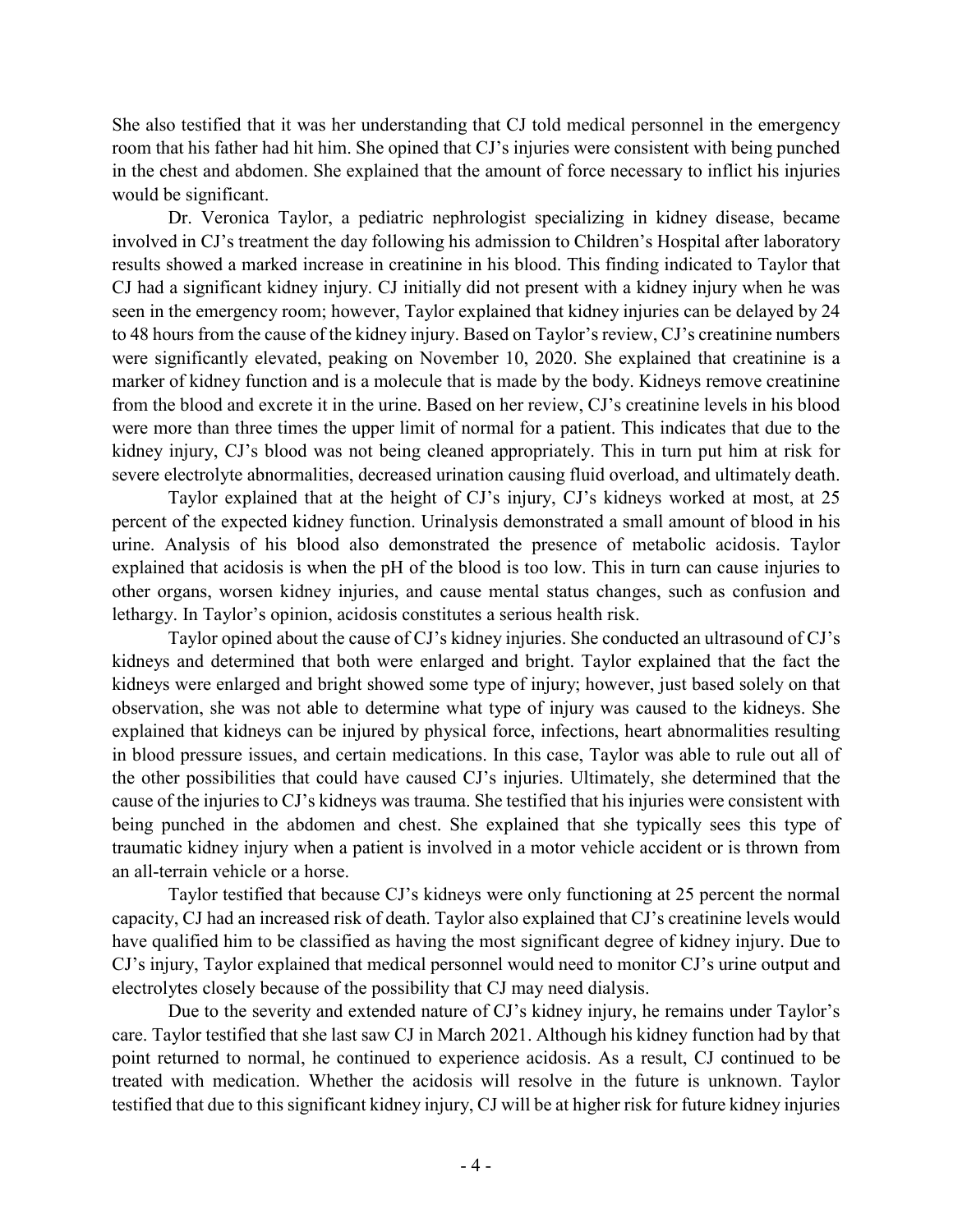and chronic kidney disease. As of the time of trial, Taylor opined that CJ will need to have his kidneys monitored at least twice per year. If he demonstrates continued improvement, he will only need to be monitored for his kidney function once per year. According to Taylor, CJ will require a lengthy period of recovery. She stated that his kidney injury is likely to have lifelong medical consequences.

Juan Jimenez, a detective with the Omaha Police Department, was alerted on November 9, 2020, that CJ had been brought to the hospital regarding some bruising to his abdomen. He talked to Aldridge and was given a description of CJ's internal injuries. Jimenez then contacted Lynnette at the hospital and asked her what had happened to CJ. According to Jimenez, Lynnette had received a call from Cortez that day. Cortez stated he was frustrated with CJ and she needed to come pick up CJ or he was going to "whoop his ass." Lynnette told him that when she heard this, she asked Cortez to drop CJ off at her house. When Cortez and CJ arrived, CJ was crying uncontrollably and was covered in feces. She took CJ from Cortez's vehicle. She then tried to give CJ a shower. At that point she noticed the bruising which prompted her to call her mother and ultimately take CJ to the emergency room.

Jimenez testified that it took several attempts for him to be able to make contact with Cortez and ultimately interview him. Jimenez noted that during his initial in-person contact, he explained that he was investigating an incident of child abuse and that Cortez had been mentioned in the initial report. Cortez's response to Jimenez was described as "flat" and without concern for his child. Cortez did agree to be transported to the police station to be interviewed.

Jimenez testified that Cortez related different accounts regarding what may have happened to CJ. Cortez first explained that around 11 a.m. on November 8, 2020, he asked the children if they needed to use the restroom. CJ denied that he needed to do so but Yelena said yes. Cortez took Yelena upstairs to use the bathroom and when he came back down, he observed that CJ was wiping his butt, having defecated on himself. Cortez admitted to Jimenez that he hit CJ on his forearms three times. Cortez told Jimenez that he then called Lynnette to watch CJ because he was frustrated with CJ. He later got a phone call from Lynnette and his grandmother who told him they were at the hospital. During the call they told him what the doctors had found concerning the bruising.

However, over the course of the interview, Jimenez explained that Cortez changed his version of events. Jimenez testified that Cortez later stated that CJ may have hurt his abdomen by falling from the steps and hitting himself on a toy car he and Yelena were fighting over. After Jimenez confronted Cortez with what the doctors had said regarding the severity of the injury, Cortez admitted that he previously hit CJ on past occasions but denied hitting CJ on November 8, 2020. He then admitted that there was an incident where he punched CJ three times in his abdomen on the previous day, Saturday, November 7. Cortez later altered that description to say that he grabbed CJ by the arms and then cocked his hand back and hit him one time hard with a closed fist, and then "tapped" him twice on the chest with an open hand. Cortez explained to Jimenez that Sunday was a lenient punishment day. Jimenez testified that he took this to mean that CJ "gets a break on Sunday; and from Monday through Saturday, that's when [CJ] gets abused more." During the course of the interview, Cortez did not ask questions about CJ's physical condition or placement, nor did he express remorse for his actions. During his interview with Cortez, Jimenez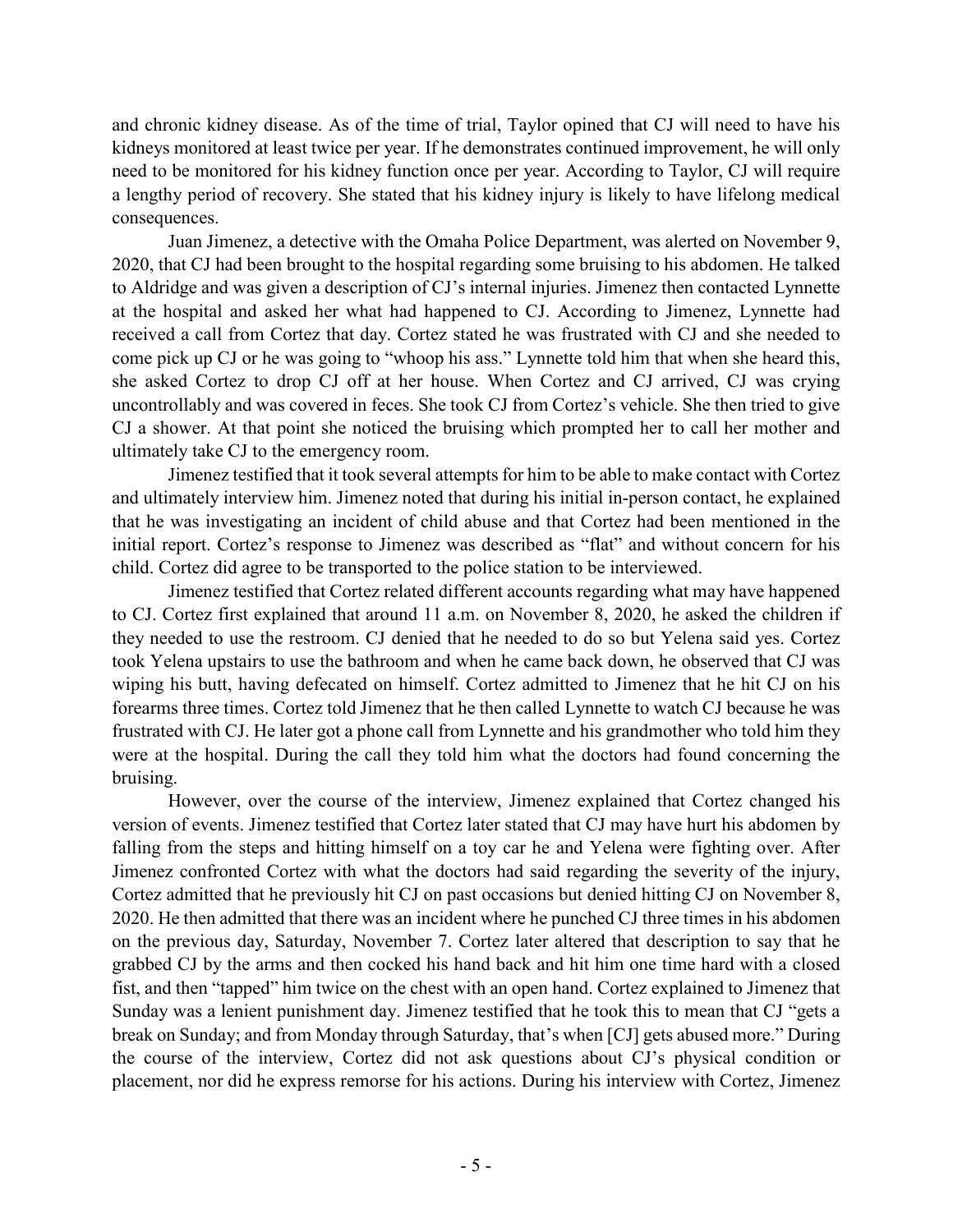was not able to determine whether Cortez had utilized physical discipline with Yelena. Cortez was arrested following his interview.

The case file of the criminal case was received at the termination trial. Cortez was criminally charged with one count of child abuse resulting in serious bodily injury, a Class II felony. Pursuant to a plea agreement, however, Cortez pled guilty to one count of attempted child abuse resulting in serious bodily injury, a Class IIA felony on March 2, 2021. On April 20, Cortez was sentenced to five years' probation with regard to this conviction. Based on the record, it appears that Cortez was in custody from the date of his arrest until March 2, when his bond was reduced. However, a no contact order remained in effect until the order of probation was entered.

After CJ was released from the hospital, both he and Yelena resided with Clarissa Wolf, the children's maternal great-aunt. The children resided there through January 2021 when they moved to the home of their paternal great-grandmother, Marsha. Clarissa testified that when CJ first began to reside with her, he would have night terrors. According to Clarissa, CJ would wake up in the middle of the night two or three times per month, crying and shaking. Clarissa explained that CJ would only go back to sleep after being comforted.

Ted Lampkin, the associate behavioral health director for the Charles Drew Health Center, provided parent/child interactive therapy (PCIT) to CJ. Lampkin testified that PCIT is a behavior modification therapy modality where the therapist is coaching the caregiver. Lampkin also explained that there is a two-way mirror with the therapist on one side and the caregiver on the other. The therapist would coach the caregiver through a microphone allowing the coach to provide instant feedback to the caregiver while the caregiver interacts with the child. By the time of the termination trial, Lampkin had provided six or seven sessions of PCIT to CJ and Marsha.

Lampkin acknowledged that CJ did not initially present with many concerning behaviors, although he ultimately diagnosed CJ with adjustment disorder. Lampkin explained that adjustment disorder presents when something significant has happened in the patient's life within the last six months which could be traumatic and is causing some distress. In Lampkin's experience, the symptoms of adjustment disorder vary but could include angry outbursts, difficulty sleeping, anxiety, and depression. Adjustment disorder typically lasts up to six months. In Lampkin's opinion, CJ being removed from his father and placed in another home would be a "huge" adjustment.

Katy Weir, a child and family services specialist employed with the Department, received an intake on November 8, 2020, regarding physical abuse of CJ administered by Cortez. According to the intake, CJ was brought to the hospital due to bruising on his torso, abdomen, arms, and hands. She began her investigation by speaking with Lynnette and observing CJ in the hospital. As part of her investigation, she spoke with Arianna who expressed that she was not surprised to hear of CJ's injuries, based on her past relationship with Cortez. She indicated that Cortez was abusive and had anger control issues. Weir opined that Cortez's parental rights should be terminated due to the extreme level of maltreatment demonstrated by Cortez toward CJ. She noted that the injuries inflicted could have been lethal.

On cross-examination, Weir conceded that she did not observe any injuries to Yelena. According to Weir, Cortez was not involved in any juvenile court case prior to November 8, 2020, and did not have any history with child protective services and had no violent criminal history. She also acknowledged that she has not observed Cortez interact with either Yelena or CJ.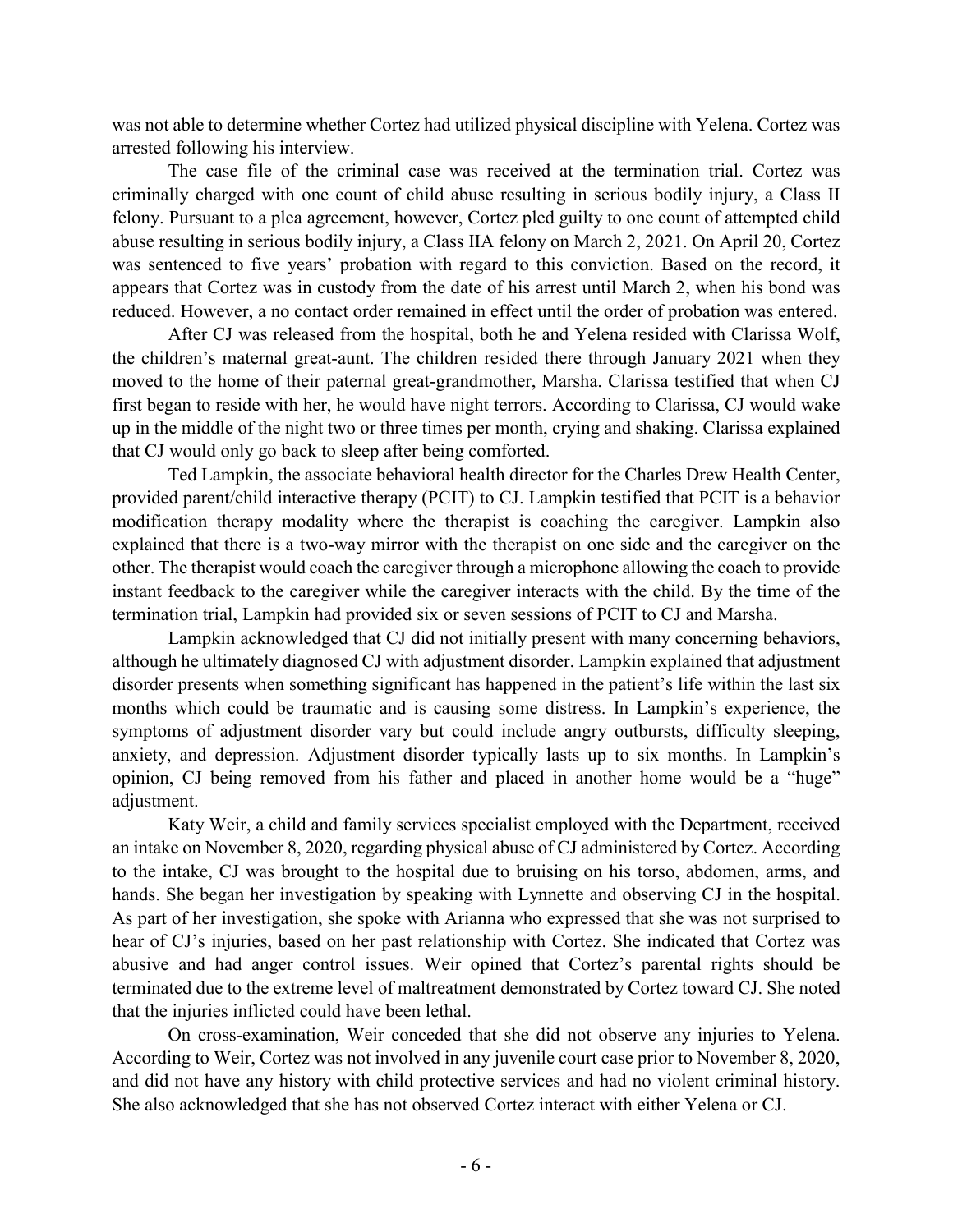Sally Guerra, a case manager employed with St. Francis Ministries, was assigned to work with CJ and Yelena beginning in November 2020. She testified that she was concerned with the children remaining in Cortez's care because of the injuries CJ suffered. She acknowledged on cross-examination, however, that she has not made firsthand observations of Cortez's relationship with Yelena. Rather, she explained that her concerns about the safety and well-being of the children were primarily based on how severely CJ was injured. She also testified that Clarissa notified her that CJ was traumatized by Cortez's abuse.

Guerra also had concerns with Cortez's visits with the children. According to Guerra, during visits, she needed to instruct Cortez to provide a meal or snack to the children. Cortez expressed to her that he wanted Lynnette or Marsha to provide a meal or snack to the children. Guerra also testified that there had been inconsistent visits between Cortez and his children because, in part, Cortez's work schedule would vary and would cause last-minute changes to the visits which were considered cancellations. Ultimately, Guerra opined that Cortez's parental rights should be terminated given the severity of the abuse suffered by CJ.

Cortez called two witnesses. Lily Koval is a visitation specialist with Beneficial Behavioral Health. She began supervising visits between Cortez and his children approximately three weeks before the termination trial. In her opinion, Cortez interacted with and was attentive to both of his children. She testified that she did not have to provide any redirection or feedback to Cortez regarding his interaction with the children. In her opinion, Cortez's actions during these visits indicated that he loved his children.

Cortez's grandmother, Marsha, testified that she had served as the children's foster parent since January 2021. She testified that she has not observed Yelena or CJ having night terrors or any behaviors that were atypical for two or three year old children following their visits with Cortez. She also explained that there has not been an increase in temper tantrums or angry outbursts from the children following visits with Cortez. It is her belief that the children and Cortez love each other.

After hearing arguments of counsel and taking the case under advisement, the juvenile court entered an order terminating Cortez's parental rights. The juvenile court first noted that the evidence did demonstrate that the children and Cortez have a bond and that Cortez was a single father. However, the juvenile court found Cortez's physical abuse of CJ to be of the utmost concern, noting that Cortez was currently on probation for a felony conviction stemming from such abuse.

The juvenile court specifically found that the testimonies of Raynor and Taylor were credible, probative, reliable, and entitled to weight. The court recounted each doctor's testimony that a significant amount of force was used to cause CJ's injuries. Specifically, the court noted that Raynor explained that the liver contusion would have been caused by blunt force trauma and that Taylor found that the injuries were consistent with being in a motor vehicle accident, falling from an all-terrain vehicle, or falling from a horse. The court also noted that Aldridge described the injuries as consistent with injuries that are normally associated with a motor vehicle accident or falling off of a bicycle at high speeds.

In addition, the juvenile court noted the severity of the injuries to CJ. The court noted the testimony of both Raynor and Taylor which described CJ's various injuries as extremely dangerous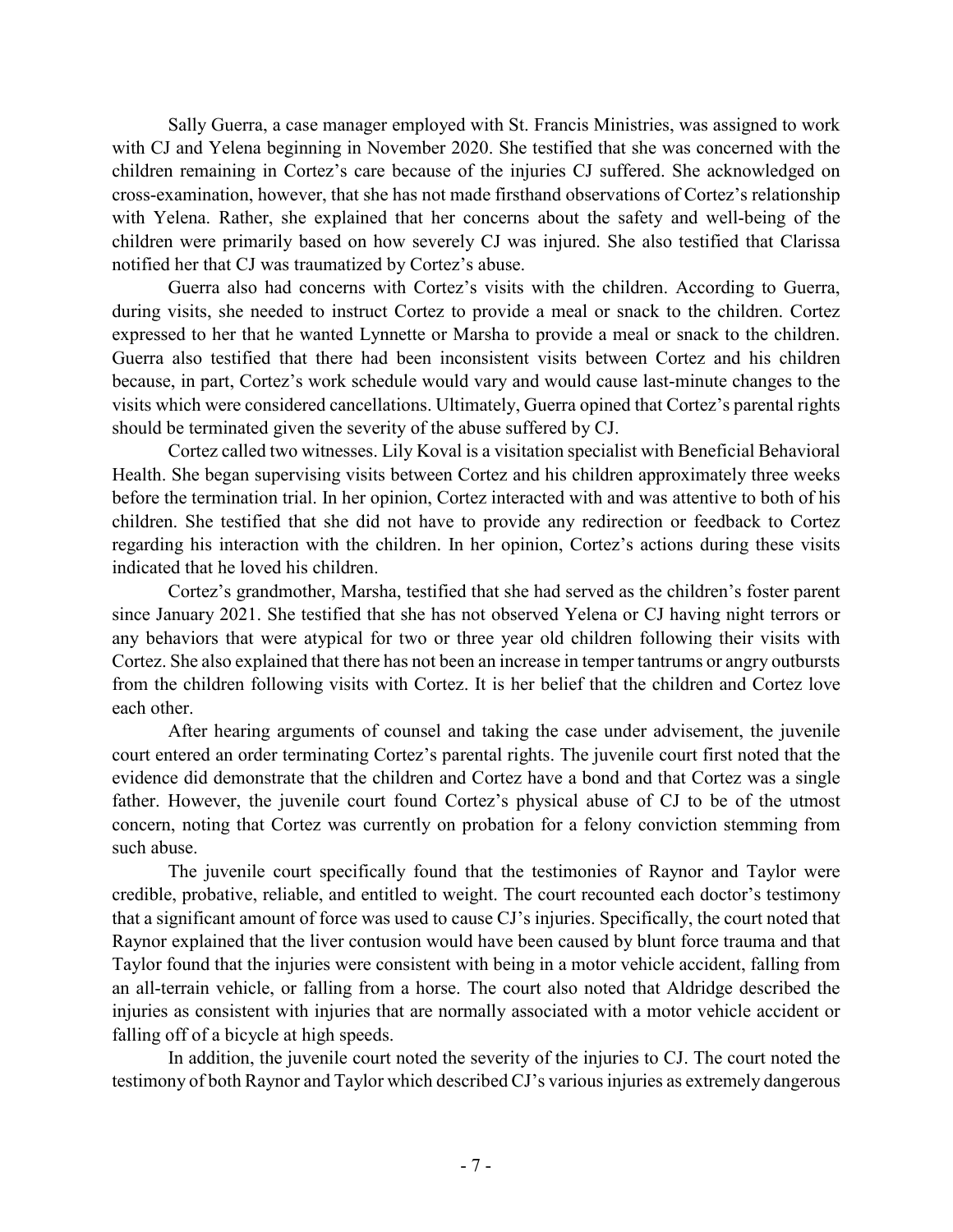to his life and health. The court noted Taylor's testimony that the injury to CJ's kidney will have lifelong implications and could yet lead to the need for future medical intervention.

The juvenile court also noted that Cortez was initially deceitful with police about the events leading to CJ's hospitalization and was only honest after being confronted with the mounting evidence against him. The juvenile court expressed its concern regarding three specific statements made by Cortez, those being that he may be "talking about another time," that "I have punched him [in] the stomach before," and that "yesterday was more of my lenient ass-whopping days." The juvenile court found that Cortez's actions were not a one time, accidental act of frustration; rather, it was likely that CJ and Yelena had received more severe punishment in the past. The juvenile court concluded that Yelena and CJ needed a future in which they can "flourish, make mistakes, and learn from it, free of any physical beatings from a parent."

As such, the juvenile court terminated Cortez's parental rights under § 43-292(2), (8), (9), and (10)(d). The court also found that it was in the best interests of both CJ and Yelena for Cortez's parental rights to be terminated.

Cortez now appeals to this court.

## ASSIGNMENTS OF ERROR

On appeal, Cortez asserts that the juvenile court erred in terminating his parental rights because there was not sufficient evidence to establish that termination was in the children's best interests and there was not sufficient evidence to establish that Cortez is an unfit parent.

## STANDARD OF REVIEW

An appellate court reviews juvenile cases de novo on the record and reaches its conclusions independently of the juvenile court's findings. *In re Interest of Joseph S. et al.*, 291 Neb. 953, 870 N.W.2d 141 (2015). When credible evidence is in conflict, an appellate court considers and may give weight to the fact that the trial court observed the witnesses and accepted one version of the facts rather than another. *Id.*

## ANALYSIS

For a juvenile court to terminate parental rights under § 43-292, it must find that one or more of the statutory grounds listed in this section have been satisfied and that such termination is in the child's best interests. *In re Interest of Kenna S.*, 17 Neb. App. 544, 766 N.W.2d 424 (2009). The State must prove these facts by clear and convincing evidence. *Id. Statutory Factors.*

The juvenile court found that the State presented clear and convincing evidence to satisfy § 43-292(2), (8), (9), and (10)(d). Cortez does not challenge the juvenile court's finding that statutory grounds to terminate have been met. However, because our review is de novo, we address this requirement for termination of parental rights.

Section 43-292(9) provides that termination of parental rights is justified when a parent has subjected the juvenile or another minor child to aggravated circumstances, including, but not limited to, abandonment, torture, chronic abuse, or sexual abuse. Whether aggravated circumstances under § 43-292(9) exist is determined on a case-by-case basis. *In re Interest of Elijah P. et al.*, 24 Neb. App. 521, 891 N.W.2d 330 (2017). The Legislature has not defined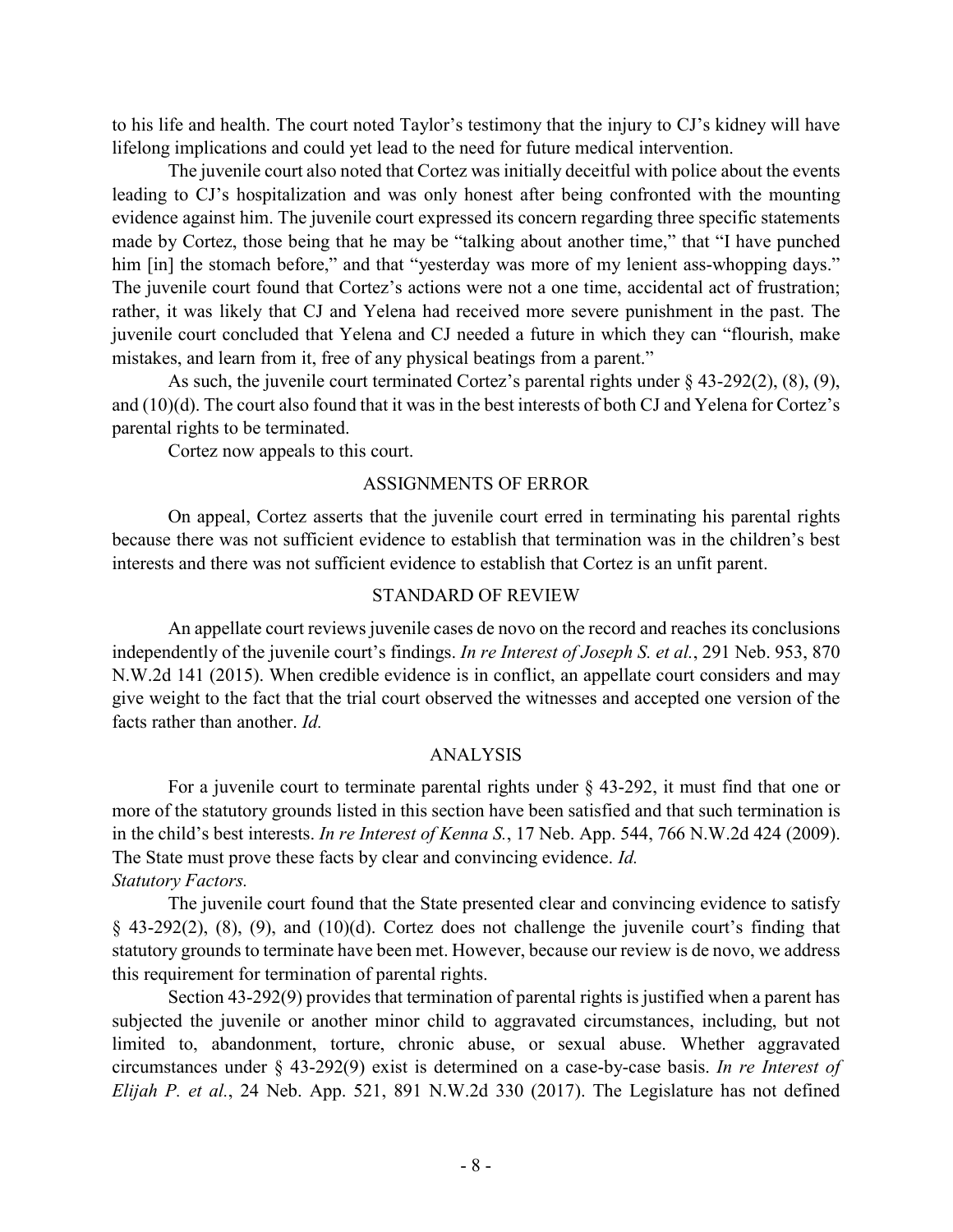aggravated circumstances in the juvenile code, but the Nebraska Supreme Court has stated that where the circumstances created by the parent's conduct create an unacceptably high risk to the health, safety, and welfare of the child, they are aggravated. *In re Interest of Jac'Quez N.*, 266 Neb. 782, 669 N.W.2d 429 (2003). The Supreme Court has also explained that aggravated circumstances exist when a child suffers severe, intentional physical abuse. See *In re Interest of Ryder J.*, 283 Neb. 318, 809 N.W.2d 255 (2012). This court has previously reversed a determination that there was sufficient evidence to show that the caregiver intentionally harmed the child where the only evidence presented at trial that the child was intentionally harmed was the medical testimony from a doctor. *In re Interest of Elijah P. et al., supra.* In contrast, this court has upheld the determination that there was sufficient evidence presented to show that the caregiver subjected a child to aggravated circumstances when the caregiver was the only person who provided care for the child during the timeframe the child would have sustained the injury, the caregiver did not offer any reasonable explanation for the injury, and the medical testimony was that abusive trauma was the only diagnosis for the injuries. *In re Interest of Ky'Ari J.*, 29 Neb. App. 124, 952 N.W.2d 715 (2020). In *Ky'Ari J.*, this court noted additional evidence which demonstrated that the caregiver exhibited violent behavior in the past. *Id.*

In the present case Cortez admitted punching CJ in the chest and abdomen the day before he was taken to the hospital. He also admitted that he had utilized physical strikes to CJ as a form of discipline in the past. Cortez asked his mother to take CJ on the day he was taken to the hospital because of his frustration with CJ and his desire to "whop" him further. The State showed by clear and convincing evidence that there was an unacceptably high risk to CJ's health, safety, and welfare as a result of the physical abuse perpetrated by Cortez. The medical testimony uniformly showed the serious, life-threatening nature of the injuries to CJ's liver and kidneys. His kidney function was reduced to 25 percent of its normal functioning. Taylor ruled out other diagnoses besides trauma that could have caused CJ's kidney injuries and the only evidence of actual trauma received was that meted out by Cortez. The force that CJ was subjected to was compared to the amount of force present in a motor vehicle accident, or a fall from an all-terrain vehicle or a horse. When first questioned by law enforcement, Cortez did not offer any reasonable explanation as to what caused the injuries to CJ. Rather, he attempted to explain to Jimenez that CJ's injuries were caused by falling on a toy car. Moreover, we also consider Cortez's past violent behavior. Cortez admitted to Jimenez that he has hit CJ in the past.

Upon our de novo review of the record, we find that Cortez subjected CJ to aggravated circumstances because CJ suffered significant injuries and was at an increased risk of dying as a result of Cortez's physical abuse. It is of no consequence that there was no evidence presented that Cortez also abused Yelena. Section 43-292(9) requires only that the parent has subjected the juvenile or another minor child to aggravated circumstances.

Because there is clear and convincing evidence that termination of Cortez's parental rights was warranted pursuant to § 43-292(9), we need not further address the sufficiency of the evidence to demonstrate that termination was also warranted pursuant to § 43-292(2), (8), or (10). See *In re Interest of Isabel P. et al.*, 293 Neb. 62, 875 N.W.2d 848 (2016)*.* We affirm the decision of the juvenile court which found a sufficient statutory basis to warrant termination of Cortez's parental rights pursuant to  $\S$  43-292(9).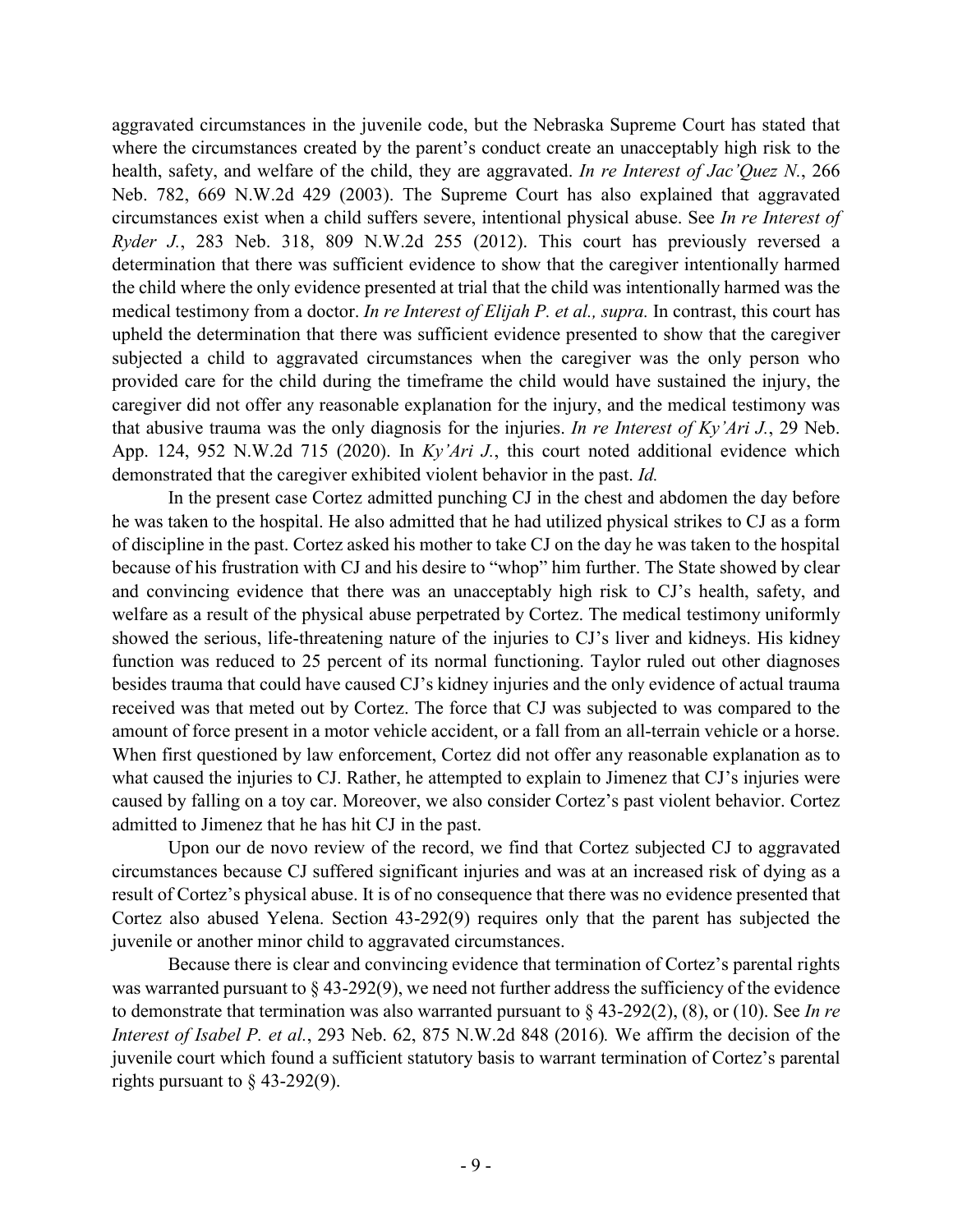Under § 43-292, once the State shows that statutory grounds for termination of parental rights exist, the State must then show that termination is in the best interests of the child. *In re Interest of Ryder J.*, 283 Neb. 318, 809 N.W.2d 255 (2012). A child's best interests are presumed to be served by having a relationship with his or her parent. *In re Interest of Isabel P. et al., supra.* This presumption is overcome only when the State has proved that the parent is unfit. *Id.* In the context of the constitutionally protected relationship between a parent and a child, parental unfitness means a personal deficiency or incapacity which has prevented, or will probably prevent, performance of a reasonable parental obligation in child rearing and which has caused, or probably will result in, detriment to a child's well-being. *Id.*

The best interests' analysis and the parental fitness analysis are fact-intensive inquiries. *Id.* And while both are separate inquiries, each examines essentially the same underlying facts as the other. *Id.* In proceedings to terminate parental rights, the law does not require perfection of a parent; instead, courts should look for the parent's continued improvement in parenting skills and a beneficial relationship between parent and child. *In re Interest of Joseph S. et al.*, 291 Neb. 953, 870 N.W.2d 141 (2015). The term "unfitness" is not expressly used in § 43-292, but the concept is generally encompassed by the fault and neglect subsections of that statute, and also through a determination of the child's best interests. *In re Interest of Kendra M. et al.*, 283 Neb. 1014, 814 N.W.2d 747 (2012).

In his brief on appeal, Cortez argues that the juvenile court erred when it determined that termination of his parental rights were in the best interests of CJ and Yelena. Specifically, Cortez argues that CJ and Yelena wanted to spend time together as a family and that Cortez demonstrated his commitment to preserving and healing his relationship with his children. Cortez also argues that the State did not prove that he was unfit as a parent because Cortez accepted responsibility for his wrongdoing and was ready and willing to engage with service providers.

It is true that portions of Marsha and Lynnette's testimony indicated Cortez had a bond with CJ and Yelena. Koval did not notice any difficulties with Cortez's care for the children during the visitations she observed. However, while Marsha and Lynnette stated their belief that Cortez could be a capable parent, it was they who acted to take CJ to the hospital when Cortez failed to do so. In fact, Lynnette intervened when Cortez called expressing frustration with CJ and was considering "whopping" CJ again. While we do not doubt these witnesses' sincerity, their opinions are significantly outweighed by the testimony regarding CJ's abuse and the circumstances surrounding it. We recognize that there was no evidence to show that Cortez abused Yelena. But there is no dispute that Cortez seriously abused CJ. As the Supreme Court has explained, the abuse of any child by an adult calls that adult's ability to parent into serious question. See *In re Interest of Ryder J., supra.*

This is particularly true here. The juvenile court found that both Taylor and Raynor were sufficiently credible for their testimony to be given weight. Their testimony indicated that both the laceration to CJ's liver and the injury to his kidneys were the result of significant trauma, equal to that seen in motor vehicle accidents. Simply put, CJ could have been killed by the blows inflicted upon him by his father. His kidneys may never fully recover and will be more susceptible to further infection and injury for the remainder of CJ's life. He requires two follow up examinations per year at this time to monitor his acidosis. These examinations may be a permanent fixture on his schedule.